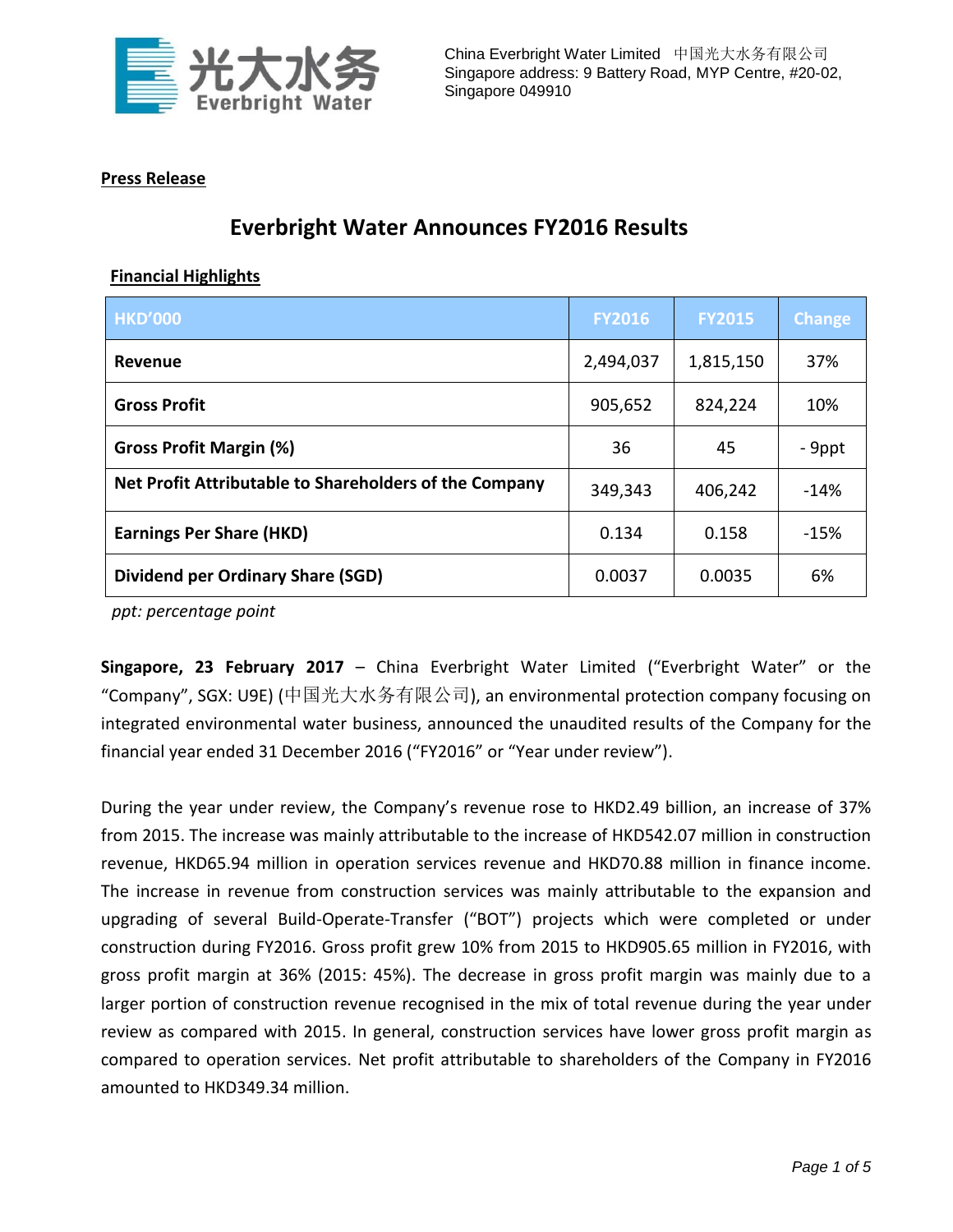

**Mr. Wang Tianyi, Chairman of Everbright Water**, said: "Following a series of acquisition and integrations in 2015, the operation and management scale of the Company further expanded in 2016, and the acquired projects were successfully restructured. Facing fierce industry competition and volatile market conditions, the Company seized market opportunities in 2016, studied and weighed the prevailing situations, and drove an organic growth with the 'Prudent, Active and Practical' development approach. In addition to achieving great outcomes in new business areas during the year, the Company has also been proactively capturing and exploring opportunities in new business sectors, including sponge city projects and river-basin ecological restoration projects, etc."

As at 31 December 2016, Everbright Water held 60 projects in operation, 4 projects completing construction, 5 projects under construction and 1 project in preparatory stage in the area of waste water treatment, with a total designed daily waste water treatment capacity of 3,940,000  $m^3$ ; 1 sponge city construction project under construction, which involves a series of ecological restoration projects and waste water treatment projects with a total daily waste water treatment capacity of  $275,000$  m<sup>3</sup>; 1 river training project under construction; 4 projects in operation and 1 project completing construction in the area of reusable water, with a total designed daily reusable water supply capacity of 81,600  $\text{m}^3$ ; 2 waste water source heat pump projects; 59 kilometers of pipeline network and 10 pump stations; as well as 1 Build-Transfer surface water project. During the year under review, the Company treated an aggregate of  $1,148,279,000$  m<sup>3</sup> waste water, representing an increase of 28% over 2015.

In terms of market development, Everbright Water secured 12 new projects during the year under review, contributing an additional daily waste water treatment capacity of 485,000  $m^3$ , with a total investment of RMB2.465 billion; all of which helped to gradually increase Everbright Water's market share in the waste water treatment sector. Newly secured projects include the Shandong Zhangqiu Waste Water Treatment Project (Plant 1) (50,000 m<sup>3</sup>/day), Shandong Zhangqiu Waste Water Treatment Project (Plant 2) (40,000 m<sup>3</sup>/day), Shandong Qingdao Waste Water Treatment Project (Maidao Plant) Upgrading ("Maidao Upgrading Project"), Jiangsu Xinyi City Waste Water Treatment Project ("Xinyi City Project") (70,000 m<sup>3</sup>/day) and Upgrading Project, Jiangsu Xinyi Economic Development Zone Waste Water Treatment Project ("Xinyi Economic Development Zone Project") Phase I (10,000 m<sup>3</sup>/day) and Expansion Project (10,000 m<sup>3</sup>/day), Shandong Ju County Shudong Waste Water Treatment Project ("Shudong Project") (20,000 m<sup>3</sup>/day), Jiangsu Nanjing Pukou Industrial Waste Water Treatment Project ("Pukou Project") Phase I (10,000 m<sup>3</sup>/day) and Henan Sanmenxia Waste Water Treatment Project Phase I Upgrading ("Sanmenxia Project Phase I Upgrading").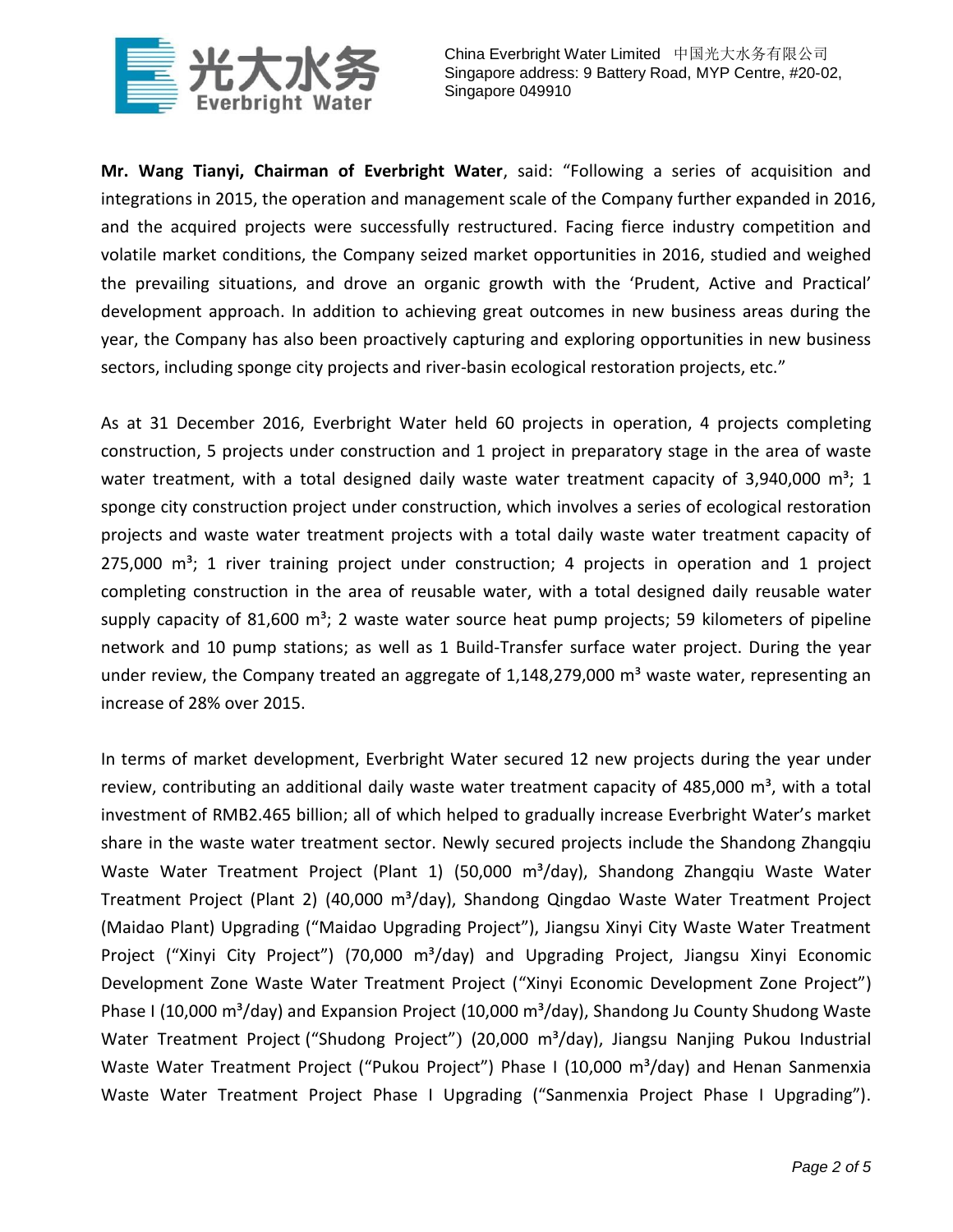

Furthermore, Everbright Water secured new projects in new business sectors, including the Jiangsu Nanjing Municipal Water PPP Project ("Nanjing Municipal Water Project"), which involves a number of river training projects, as well as project operation and maintenance, and Jiangsu Zhenjiang Sponge City PPP Project ("Zhenjiang Sponge City Project"). The Zhenjiang Sponge City Project is one of the 16 sponge city pilot projects which will receive financial support from the central government of the PRC, as jointly announced by the Ministry of Finance, the Ministry of Housing and Urban-Rural Development and the Ministry of Water Resources of the PRC. The launch of the Nanjing Municipal Water Project, Everbright Water's first river training project, marks the Company's further expansion into new business areas.

In terms of project construction, during the year under review, a total of 8 waste water treatment projects completed construction, namely the Shandong Ji'nan Waste Water Treatment Project (Plant 1) Expansion, Shandong Ji'nan Xike Waste Water Treatment Project (Plant 4) Phase II, Jiangsu Wuzhong Chengnan Waste Water Treatment Project Phase II and Upgrading, which have already commenced operations; Liaoning Dalian Liangjiadian Waste Water Treatment Project Phase I which commenced construction; Beijing Daxing Tiantanghe Waste Water Treatment Project Phase II and Upgrading, Liaoning Pulandian Waste Water Treatment Project Phase I Expansion, Sanmenxia Project Phase I Upgrading, which completed construction and are now running in compliance with discharge standard; also, Jiangsu Nanjing Pukou Reusable Water Project Phase I, which is now undergoing a trial run. As at 31 December 2016, there were 7 projects under construction, including Xinyi City Project Upgrading, Xinyi Economic Development Zone Project Expansion, Maidao Upgrading Project, Shudong Project, Pukou Project Phase I, Zhenjiang Sponge City Project and Nanjing Municipal Water Project.

During the year under review, Everbright Water has a strong cash position and healthy gearing level. Looking ahead, the Company is also actively expanding its fund-raising options to drive its next level of business growth. During the year under review, Everbright Water submitted an application to the Shanghai Stock Exchange and the China Securities Regulatory Commission ("CSRC") for a proposed issuance of RMB-denominated corporate bonds of up to RMB2.5 billion (subject to CSRC's approval) in a single or multiple tranches in the PRC to support the Company's sustainable development. Upon the grant of regulator's approvals and the completion of the relevant registration process, Everbright Water expects to gain more financial support to lay a solid foundation for its future business plans.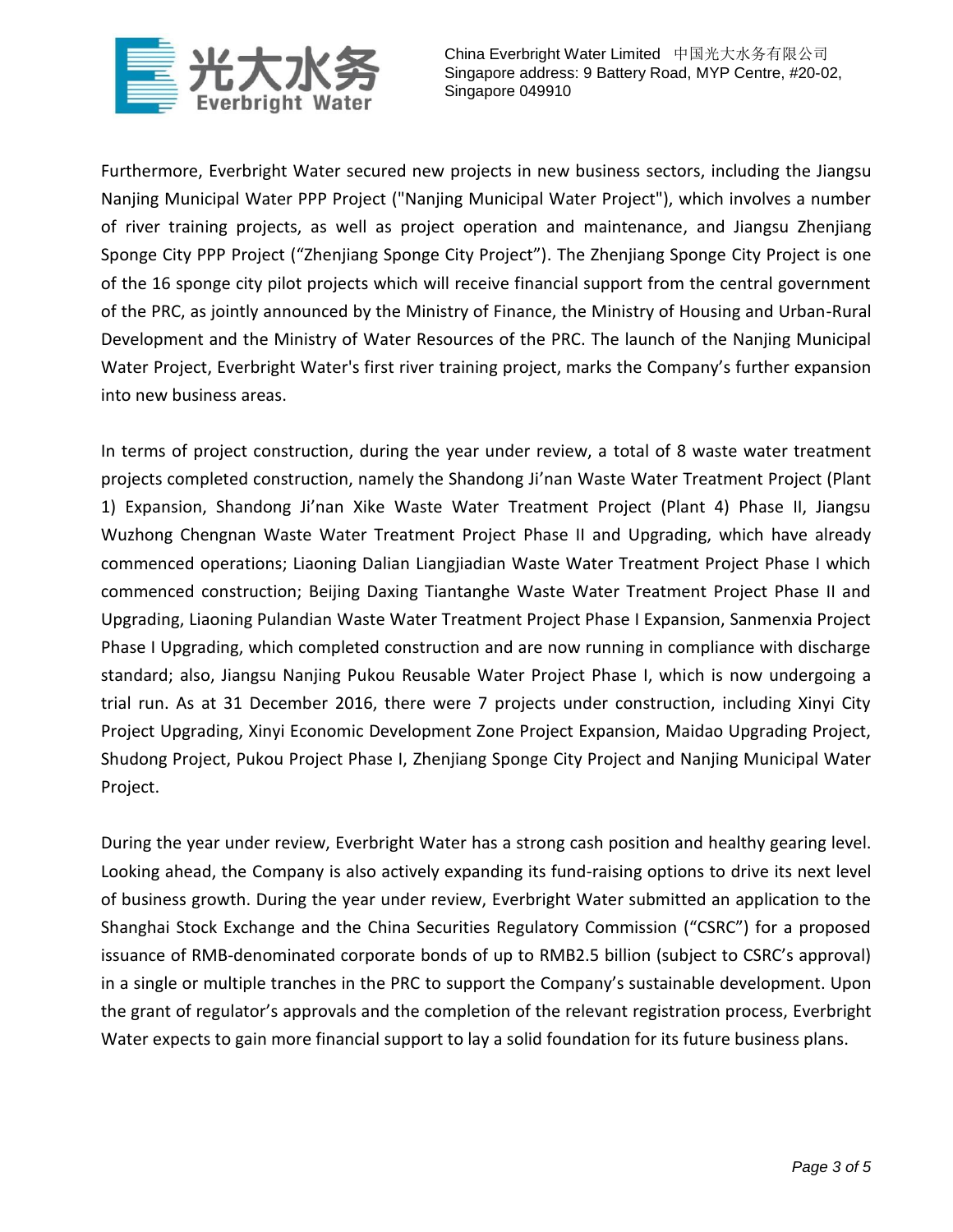

**Mr. Wang Tianyi**, said: "2016 marked the start of the 13th Five-Year Plan. Despite the volatile external macro and market environment, the environmental water industry and the entire environmental protection sector continued to benefit from a number of favorable policies, thereby becoming an important external growth driver for Everbright Water's new round of development. At the same time, the Company adhered to its 'Prudent, Active and Practical' development approach, enhanced its regional management model, strengthened its internal management and risk control capabilities, deepened its market penetration in existing markets, actively explored business diversification opportunities and business models, and pursued stable organic growth so as to bring the Company's business scale to a new level. This enabled the Company to better leverage on key industry development trends such as the public-private partnership ("PPP") model and make steady strides forward in a year fraught with uncertainties."

"Looking ahead in 2017, the power of environmental protection policies for the management of environmental water issues are expected to intensify. Therefore, we believe the environmental water industry will continue its rapid growth momentum. Everbright Water is committed to the strategy of 'Leveraging on Technology', by continuously strengthening its core competitive advantages in technology and constructing high quality and efficient environmental water services projects, to secure market recognition and more development opportunities. We remain positive about the Company's business prospects in the coming year, will continue to focus on steadily realising each of our strategic growth objectives, and will strive to be the leader in China's water business sector, with the aim of delivering sustainable and reasonable returns to our shareholders and driving the continuous improvement of the environmental water quality."

-End-